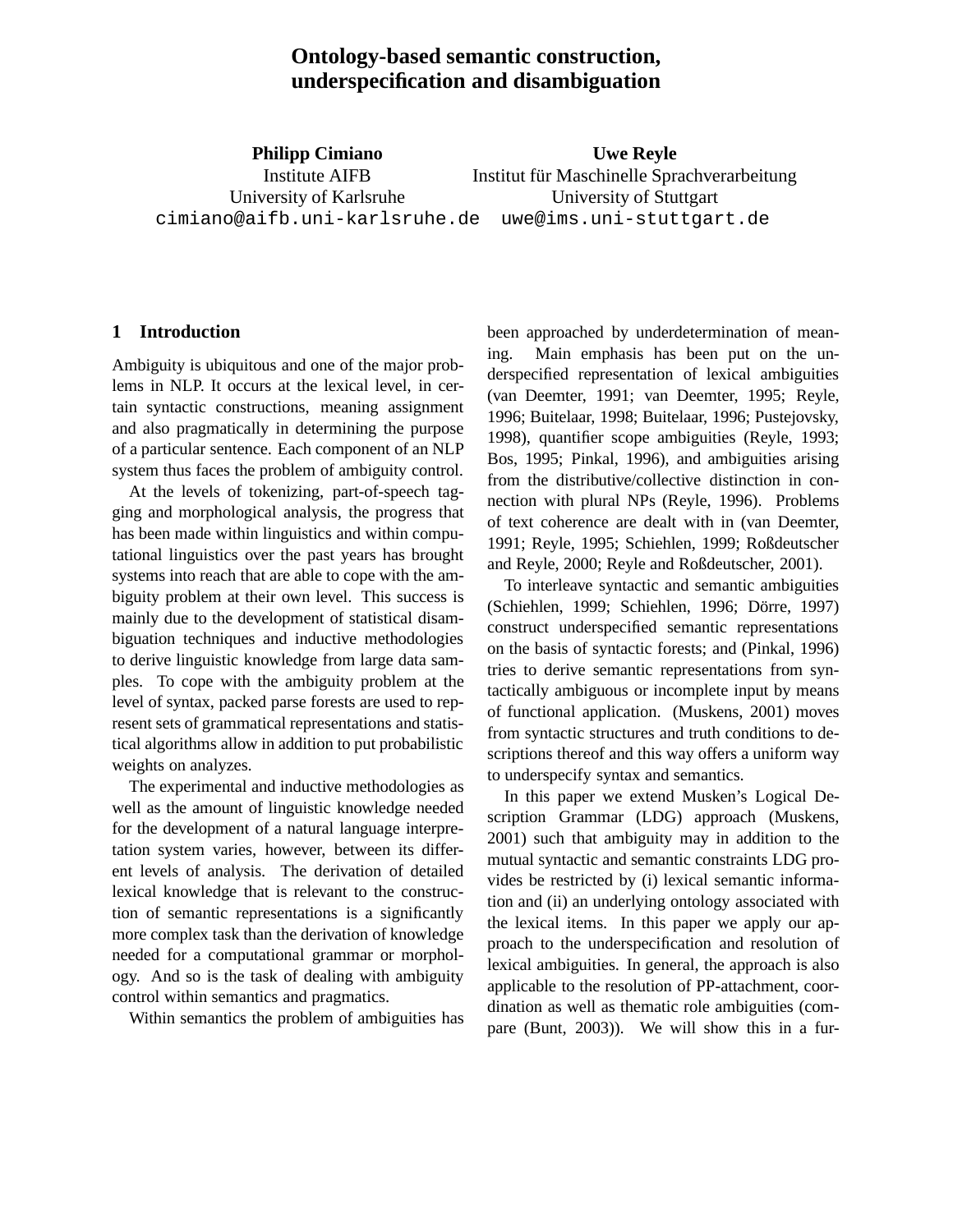ther paper. Interestingly, Musken's LDG approach allows a straightforward combination with statistical methods such as mentioned above. In particular it seems possible to consider independently derived part-of-speech tags (by a statistically trained POS tagger as in (Schmid, 1994) for example) for the input sentences and thus have an additional and external source of disambiguation besides the lexical and ontological knowledge. We do not further investigate this possibility in this paper.

#### **2 Logical Description Grammar**

Muskens' Logical Description Grammar is to a great extent based on LTAG (Joshi and Schabes, 1997) and D-Tree grammars (Rambow and Vijay-Shanker, 1995), but offers a declarative account of the tree operations used in these formalisms. Muskens distinguishes three kinds of descriptions: (i) *general descriptions*, (ii) *input descriptions*, and (iii) *lexical descriptions*.

**ad(i):** General descriptions are nothing but a set of axioms defining linguistic tree structures by means of the two binary relations proper dominance  $\triangleleft^+$ and linear precedence  $\prec^1$  In addition each node k of a tree is (a) labeled by its part-of-speech type, e.g.  $l(k) = dp$ , where l is the labeling function, (b) assigned a positive and negative anchor,  $\alpha^{+/-}$ . The positive anchor of a node  $k$  is required to be lexical by the axiom  $\forall k \text{ } lex(\alpha^+(k))$ ; the negative anchor requires the same for all nodes except for the root node (i.e.  $\forall k(k = r \lor lex(\alpha^{-1}(k)))$ ) which is negatively anchored to itself by the axiom  $\alpha^{-}(r) = r$ . The role of these anchoring functions is to enforce a pairing of nodes that are only positively or negatively marked in the elementary tree descriptions of lexical entries such that each node of the resulting tree is marked both positive and negative.

**ad(ii):** Input descriptions are constructed on the basis of the sentence to be analyzed. The input description of sentence (1) is given in (2). It states that there are exactly 2 lexical nodes carrying the lexemes of the sentence which are linearly ordered by  $\prec$  .

- (1) Ginger croaked.
- (2)  $\exists n_1 \exists n_2 (n_1 \prec n_2 \land Ginger(n_1) \land croaked(n_2))$  $\land \forall n (lex(n) \leftrightarrow n = n_1 \lor n = n_2))$

**ad(iii):** Lexical descriptions come in two types. The *classifying descriptions* associate with each lexical item  $\gamma$  its part-of-speech tag and its semantic value  $\gamma_{\tau}$  with type  $\tau$ .  $\text{croad}t_{\langle e,t \rangle}$  and  $\text{croad}t_{\langle e,t \rangle}$  correspond to the *caw* and *die* interpretations of *croak*.

(3) 
$$
\forall n \left[ Ginger(n) \rightarrow \\ ((l(n)=pn \land \sigma(n)=Ginger'_{e}) \\ \lor (l(n)=cn \land \sigma(n)=ginger'_{(e,t)}) \\ \lor (l(n)=adj \land \sigma(n)=ginger'_{\langle (e,t), \langle e,t \rangle \rangle})) \right] \\ \forall n \left[ croaked(n) \rightarrow (l(n) = iv \land \\ (\sigma(n)=croak'_{\langle e,t \rangle} \lor \sigma(n)=croak''_{\langle e,t \rangle})) \right]
$$

*Elementary tree descriptions* associate substructures of trees with lexical items. For intransitive verbs they require the configuration in (4). The lines represent immediate dominance  $\triangleleft$  and the dotted line its transitive closure,  $\triangleleft^*$ .



Formally (4) is expressed by (5), where  $\Gamma(n_0, n_1, n_2, n_3, n_4)$  abbreviates a set of relationships expressed in terms of immediate dominance  $\triangleleft$ , dominance,  $\triangleleft^*$ ,  $\alpha^+$  and  $\alpha^-$  that mirrors the structure in (4).

(5)  $\forall n_0$   $l(n_0) = iv \rightarrow \exists n_1...n_4$   $(l(n_1)=s \land$  $l(n_2)$ =d $p\wedge l(n_3)$ = $vp\wedge l(n_4)$ = $vp\wedge$  $\sigma(n_1) = \sigma(n_3)(\sigma(n_2)) \wedge \sigma(n_4) =$  $\sigma(n_0) \wedge \Gamma(n_0, n_1, n_2, n_3, n_4))$ 

Further classifying and elementary tree descriptions that are relevant in the context of (1) together with their corresponding formulas are given in  $(6)$ ,  $^{2}$ 

<sup>1</sup> For the exact formulation of these axioms we refer the reader to (Muskens, 2001). Note that infinite trees are not ruled out yet. Finiteness of the models of the descriptions will only be guaranteed in conjunction with the input descriptions.

<sup>2</sup>We oversimplify syntactic representations here. The point is that the subject DP either dominates a proper name or a (bare) common noun.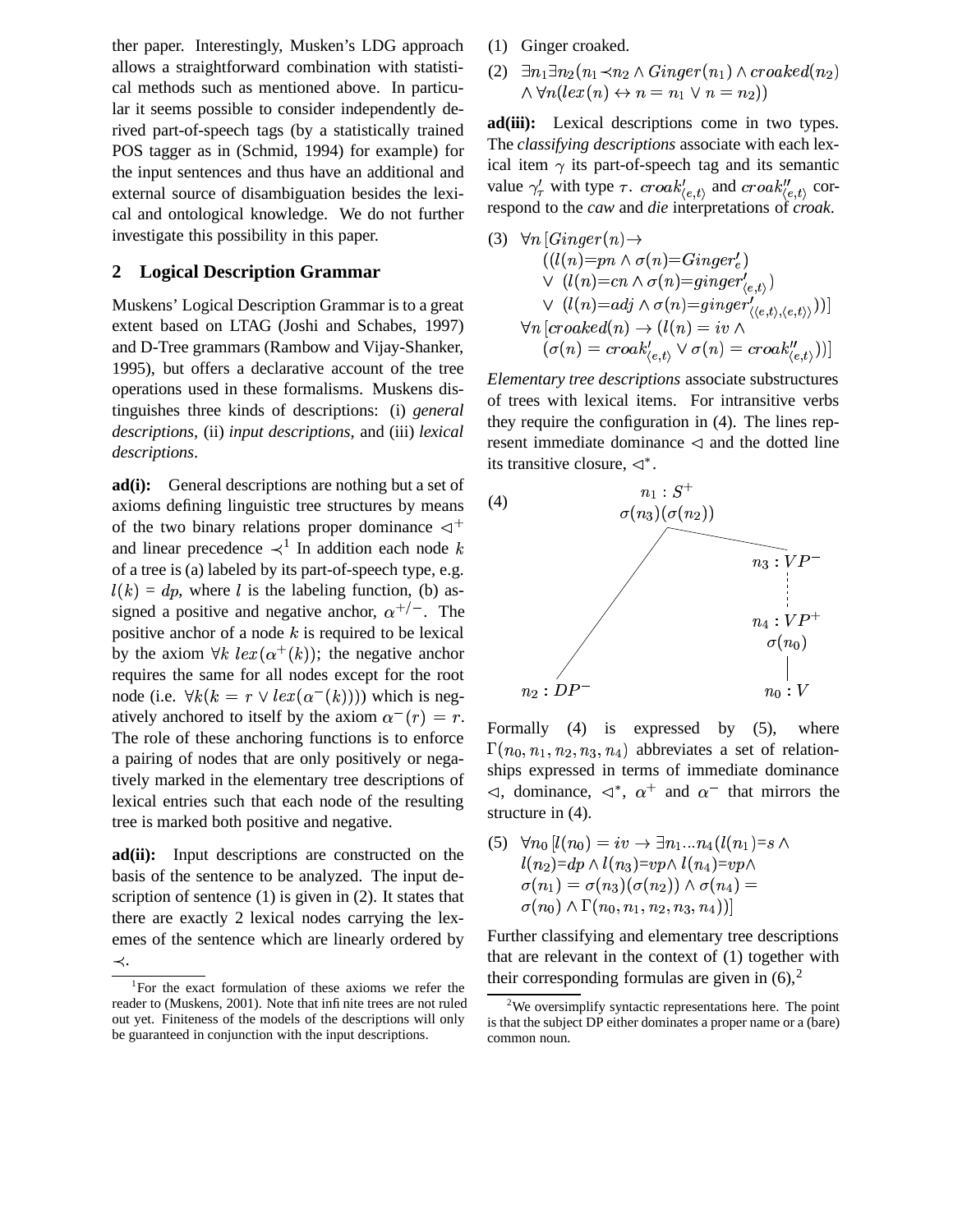$$
n_{6}:DP^{+}
$$
  
\n
$$
n_{8}:DP^{+}
$$
  
\n
$$
n_{7}:PN^{-}
$$
  
\n
$$
n_{9}:CN^{-}
$$
  
\n
$$
n_{9}:ADJ^{-}
$$
  
\n
$$
\forall n \ [l(n)=pn \rightarrow \exists n' (l(n')=dp \land \Gamma(n,n'))]
$$
  
\n
$$
\forall n \ [l(n)=cn \rightarrow \exists n' (l(n')=dp \land \Gamma(n,n'))]
$$
  
\n
$$
\forall n \ [l(n)=adj \rightarrow \exists n' (l(n')=dp \land \Gamma(n,n'))]
$$

The general axioms, the input description, the descriptions of the elementary trees and the ontological axioms then form a logical theory and the models of this theory correspond to all the possibilities of successfully selecting the appropriate elementary trees for each word in the input description as well as combining these trees to yield a syntactic and semantic representation of the sentence under consideration. Parsing thus boils down to identifying positively anchored nodes with negatively anchored ones such that category, tree and order information is respected. This will, however, lead to 6 semantically different readings of (1). The reason is that the theory does not take ontological nor lexical semantical information into account.

#### **3 The interaction of lexical meanings**

In order to restrict the set of readings the information that both  $croak_{die}$  and  $croak_{caw}$  require living beings for their subject must be brought into play and compared with the ontological classes of the three interpretations of the lexem *Ginger*. We will thus assume an ontology the backbone of which is a concept hierarchy in which the relevant concepts for a certain domain are partially ordered with regard to their generality/specifity. Furthermore, the ontology specifies semantic relations between concepts, e.g., that *roots* are some sort of *plants*, that the *agent* of a *croaking* state is a *animate*, etc. Formally, our ontological model is basically the one described in (E. Bozsak et al., 2002):

#### **Definition 1 (Ontology)**

An ontology is a structure  $O := (C, \leq_C, R, \sigma_O)$ consisting of (i) two disjoint sets C and R called (9)  $\forall$ *concept identifiers* and *relation identifiers* respectively, (ii) a partial order  $\leq_C$  on C called *concept* hi*erarchy* or *taxonomy*, (iii) a function  $\sigma_Q : R \to C^+$ called *signature*. We denote the immediate subordination wrt.  $\leq_C$  by  $\leq_C^+$  $\blacksquare$ 

A corresponding ontology reflecting the conceptualization relevant for the interpretation of example 1 is depicted in figure 1. The classifying descriptions are now enriched such that they are located within the structure of the underlying ontology:

(7) 
$$
\forall n \left[ Ginger(n) \rightarrow \right. \left( \left( l(n) = pn \land \sigma(n) = Ginger_{e}^{\prime} \land c(n) \right) = \text{PERSON} \right)
$$
\n
$$
\lor \left( l(n) = cn \land \sigma(n) = ginger_{\langle e, t \rangle}^{\prime} \right.
$$
\n
$$
\land \left( c(n) \leq \frac{1}{C} \text{ ROOT} \leq \frac{1}{C} \text{PLANT} \right)
$$
\n
$$
\lor \left( l(n) = adj \land \sigma(n) = ginger_{\langle \langle e, t \rangle, \langle e, t \rangle}^{\prime} \land \right.
$$
\n
$$
c(n) = \text{COLOUR})
$$
)

The function  $c$  maps nodes to concepts of the ontology. To rule out that two concepts corefer we must extend the axioms of the general descriptions with 8.

(8)  $c_1 \neq c_2$ , if  $c_1$  and  $c_2$  are distinct concept names.

It is important to note that we assume that  $\leq_C$  is not only defined on concepts but also on instances or individuals, i.e. entities of type e. Furthermore, it does not seem reasonable to assume the existence of a uniquely named concept for each sense of every noun or verb we consider. In fact, different nouns and verbs share meanings and can be grouped into classes (Levin, 1993). For this reason, in some cases we will assume the existence of a certain concept  $c(n)$  without naming it but merely stating that it is directly subsumed by some other concept (compare 9 below). In this sense we will gloss over the details concerning ontological modeling and the appropriate naming of concepts as this issues are out of the scope of this paper.

The requirement that the verb *croaked* needs an animate subject will be expressed by extending the elementary tree description in (5) to the effect that the concept associated with the subject node must be animate, as shown in 9.

 $C^+$   $\sigma(n_4) = \sigma(n_0) \wedge \Gamma(n_0, n_1, n_2, n_3, n_4) \wedge$  $(9) \quad \forall n_0 \left[ l(n_0) = iv \wedge croaked(n_0) \rightarrow 0 \right]$  $\exists n_1...n_4\exists c\, (l\,(n_1)$ = $s\wedge l(n_2)$ =d $p\wedge l(n_3)$ = $vp\wedge$  $l(n_4){=}vp\wedge \sigma(n_1)=\sigma(n_3)(\sigma(n_2))\wedge$  $c(n_2)\leq_C$  animate $\wedge$  $((\sigma(n_0) = croak_{\ell_{eA}}') \wedge c(n_0) \leq_C^+ \text{CAWING})$  $\mathcal{V}(\sigma(n_0) = croak_{\ell+1}^{\prime\prime} \wedge c(n_0) \leq_C^+ \text{DYING}))$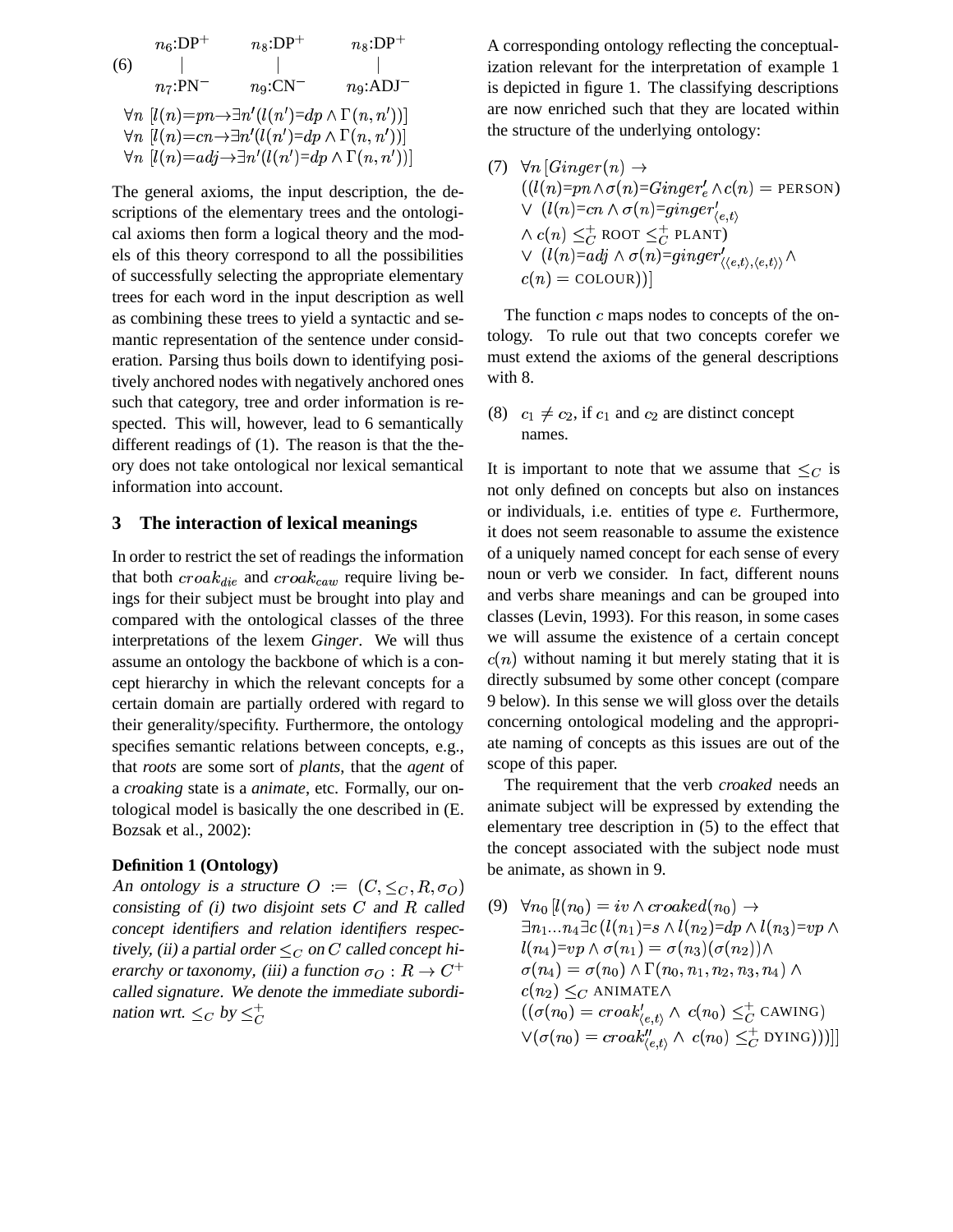

Figure 1: Example Ontology

Thus, when including ontological information about the selectional restrictions of a certain verb, it is not possible anymore to express the general structure of intransitive verbs as in 5. Instead, we need one elementary tree description for each verb or class of verbs.

Figure 2 depicts a compact representation of the two different senses of *croaked* by means of an elementary tree enriched with ontological information. In particular the set notation {CAWING,DYING} is interpreted as a disjunction of concepts the corresponding node can represent.

Furthermore, we also have to pass the ontological information to the nodes dominating a certain lexical element, i.e.

(10) 
$$
n_6:\text{DP}^+\text{:}c
$$
  $n_8:\text{DP}^+\text{:}c$   $n_8:\text{DP}^+\text{:}c$   $\text{lexl}$   
\n $n_7:\text{PN}^-\text{:}c$   $n_9:\text{CN}^-\text{:}c$   $n_9:\text{ADJ}^-\text{:}c$  and  
\n $\forall n [l(n) = pn \rightarrow \exists n' (l(n') = dp \land c(n) = c(n') \land \text{mod } n_0)$   
\n $\Gamma(n, n'))]$   
\n $\forall n [l(n) = cn \rightarrow \exists n' (l(n') = dp \land c(n) = c(n') \land \text{mod } n_0)$   
\n $\forall n [l(n) = adj \rightarrow \exists n' (l(n') = dp \land c(n) = c(n') \land \text{mod } n_0)$   
\n $\Gamma(n, n'))]$ 

When a sentence is parsed, the ontological structure will be added to the axiom set. Together with ontologically enriched descriptions the models for a sentence will be restricted to also meet the ontological requirements that come with the different meanings of its lexical items. In our example 1, as a net result we have reduced the number of readings from 6 to 2, i.e. the ones corresponding to the readings in which an animate being cawed or died. Both readings are compactly represented in figure 3.

## **4 Conclusion**

 $dp \wedge c(n) = c(n') \wedge$  model can be used to constrain the resolution of the  $dp \wedge c(n) = c(n') \wedge$  we shall also show that the approach is applicable  $\zeta(n) = c(n')\wedge$  tion ambiguities. In addition, we also plan to include Musken's (Muskens, 2001) Logical Description Grammar (LDG) approach allows to underspecify syntax and semantics in a uniform way in form of logical descriptions. The models of these logical descriptions correspond to possible completions or disambiguations of the underspecified representations. We have extended this approach by including lexical/ontological information and shown how this extension can be applied to the underspecification and resolution of lexical ambiguities. Furthermore, we have described how an appropriate ontological types of ambiguities we focus on. In a further paper to PP-attachment, thematic-role as well as coordinamorphological information in our logical descriptions. Certainly the models yielded are not always unique. This is in line with the fact that the sentential context is not always enough to disambiguate a certain expression and allows to pass on these ambi-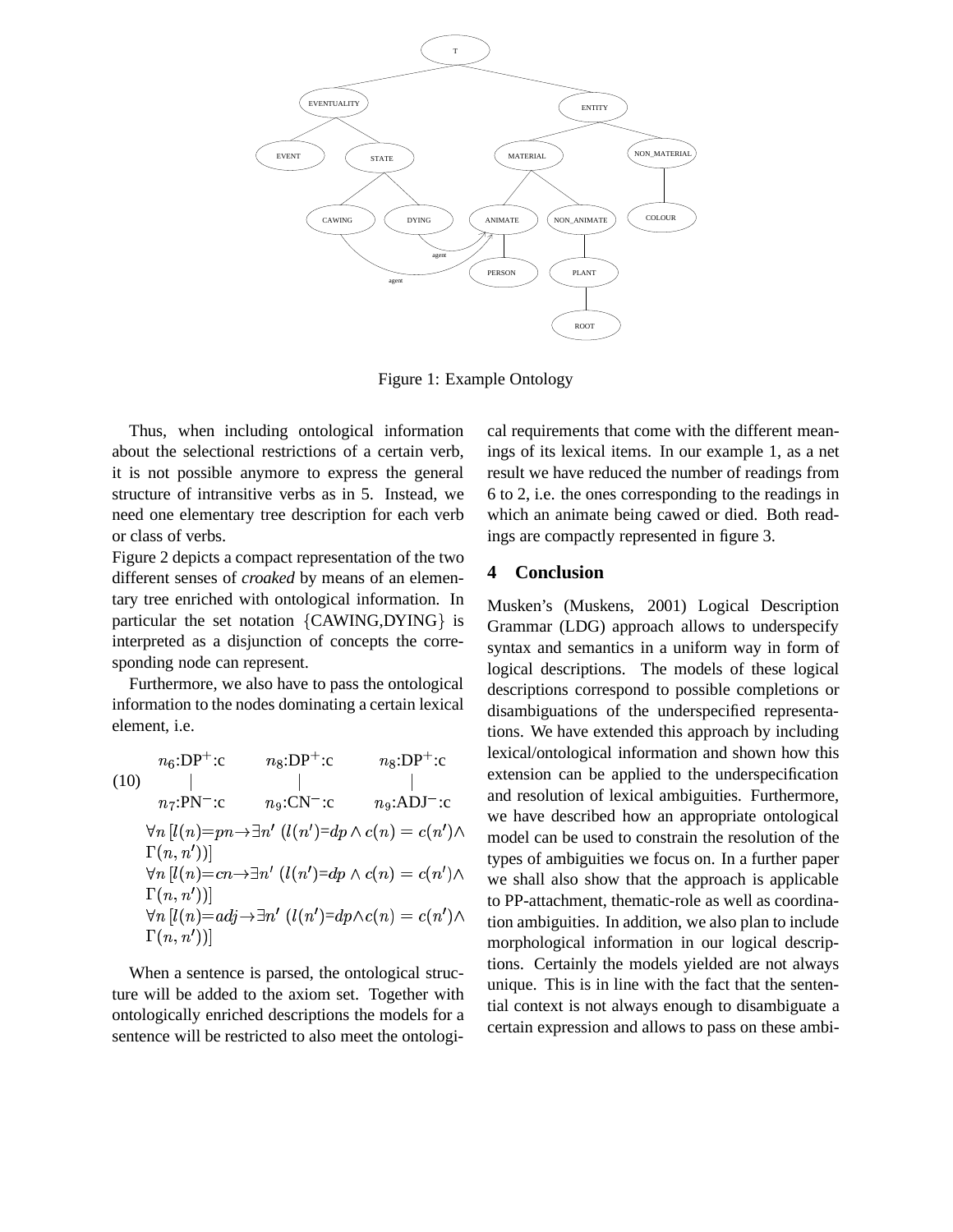

Figure 2: Compact representation of the two elementary trees of *croaked*.



Figure 3: Compact representation of the two readings of *Ginger croaked*.